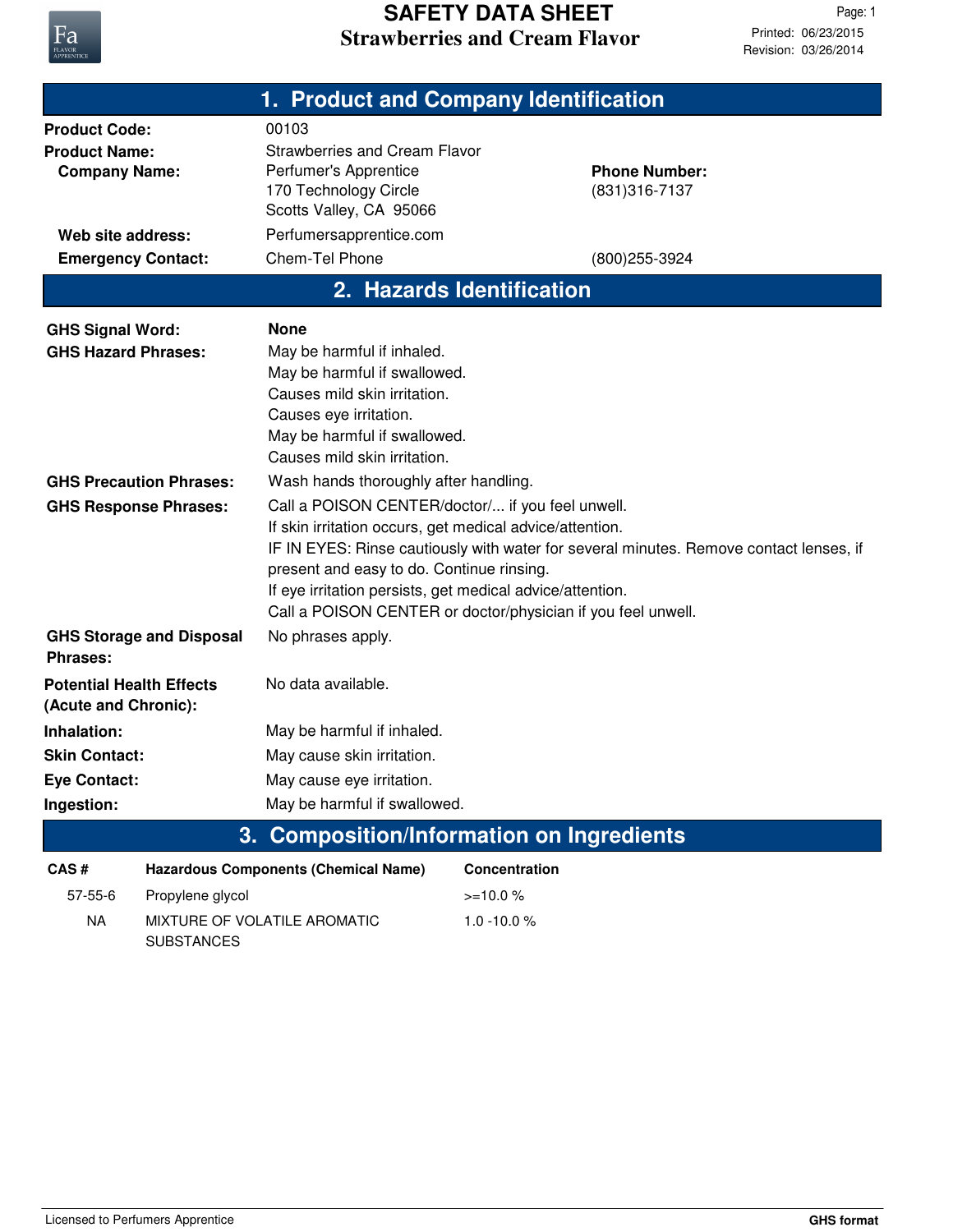

NA MIXTURE OF VOLATILE AROMATIC No data.  $\blacksquare$  No data. No data. No data.

**SUBSTANCES**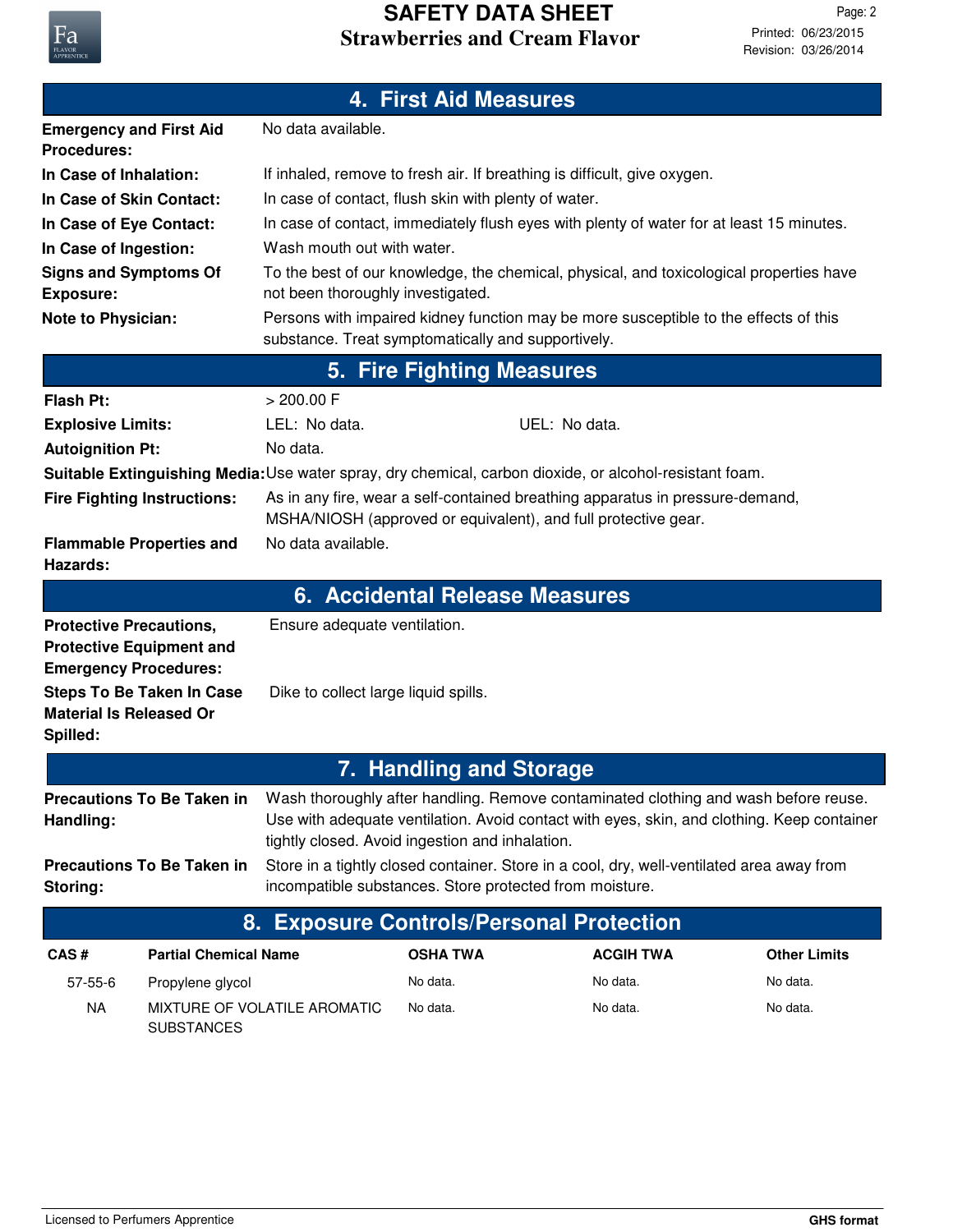

## **Strawberries and Cream Flavor SAFETY DATA SHEET**

| <b>FLAVOR</b><br>APPRENTICE                                         | Revision: 03/26/2014                                                                                                                                                                                    |  |  |
|---------------------------------------------------------------------|---------------------------------------------------------------------------------------------------------------------------------------------------------------------------------------------------------|--|--|
| <b>Respiratory Equipment</b><br>(Specify Type):                     | A respiratory protection program that meets OSHA's 29 CFR 1910.134 and ANSI Z88.2<br>requirements or European Standard EN 149 must be followed whenever workplace<br>conditions warrant respirator use. |  |  |
| <b>Eye Protection:</b>                                              | Wear appropriate protective eyeglasses or chemical safety goggles as described by<br>OSHA's eye and face protection regulations in 29 CFR 1910.133 or European Standard<br>EN166.                       |  |  |
| <b>Protective Gloves:</b>                                           | Wear appropriate protective gloves to prevent skin exposure.                                                                                                                                            |  |  |
| <b>Other Protective Clothing:</b>                                   | Wear appropriate protective clothing to prevent skin exposure.                                                                                                                                          |  |  |
| <b>Engineering Controls</b><br>(Ventilation etc.):                  | Facilities storing or utilizing this material should be equipped with an eyewash facility and<br>a safety shower. Use adequate ventilation to keep airborne concentrations low.                         |  |  |
| Work/Hygienic/Maintenance<br><b>Practices:</b>                      | Wash thoroughly after handling.                                                                                                                                                                         |  |  |
|                                                                     | 9. Physical and Chemical Properties                                                                                                                                                                     |  |  |
| <b>Physical States:</b>                                             | [X] Liquid<br>[ ] Solid<br>[ ] Gas                                                                                                                                                                      |  |  |
| <b>Appearance and Odor:</b>                                         | Transparent Colorless.<br>Strawberries and cream taste and aroma.                                                                                                                                       |  |  |
| <b>Melting Point:</b>                                               | No data.                                                                                                                                                                                                |  |  |
| <b>Boiling Point:</b>                                               | No data.                                                                                                                                                                                                |  |  |
| <b>Autoignition Pt:</b>                                             | No data.                                                                                                                                                                                                |  |  |
| <b>Flash Pt:</b>                                                    | $> 200.00$ F                                                                                                                                                                                            |  |  |
| <b>Explosive Limits:</b>                                            | LEL: No data.<br>UEL: No data.                                                                                                                                                                          |  |  |
| Specific Gravity (Water $= 1$ ):                                    | 1.0471<br>at 22.0 C                                                                                                                                                                                     |  |  |
| Vapor Pressure (vs. Air or<br>$mm Hg$ :                             | No data.                                                                                                                                                                                                |  |  |
| Vapor Density (vs. $Air = 1$ ):                                     | No data.                                                                                                                                                                                                |  |  |
| <b>Evaporation Rate:</b>                                            | No data.                                                                                                                                                                                                |  |  |
| <b>Solubility in Water:</b>                                         | No data.                                                                                                                                                                                                |  |  |
| <b>Percent Volatile:</b>                                            | No data.                                                                                                                                                                                                |  |  |
|                                                                     | <b>10. Stability and Reactivity</b>                                                                                                                                                                     |  |  |
| Stability:                                                          | Stable [X]<br>Unstable [ ]                                                                                                                                                                              |  |  |
| <b>Conditions To Avoid -</b><br>Instability:                        | No data available.                                                                                                                                                                                      |  |  |
| Incompatibility - Materials To No data available.<br>Avoid:         |                                                                                                                                                                                                         |  |  |
| Hazardous Decomposition Or No data available.<br><b>Byproducts:</b> |                                                                                                                                                                                                         |  |  |
| <b>Possibility of Hazardous</b><br><b>Reactions:</b>                | Will occur [ ]<br>Will not occur [X]                                                                                                                                                                    |  |  |
| <b>Conditions To Avoid -</b><br><b>Hazardous Reactions:</b>         | No data available.                                                                                                                                                                                      |  |  |
|                                                                     |                                                                                                                                                                                                         |  |  |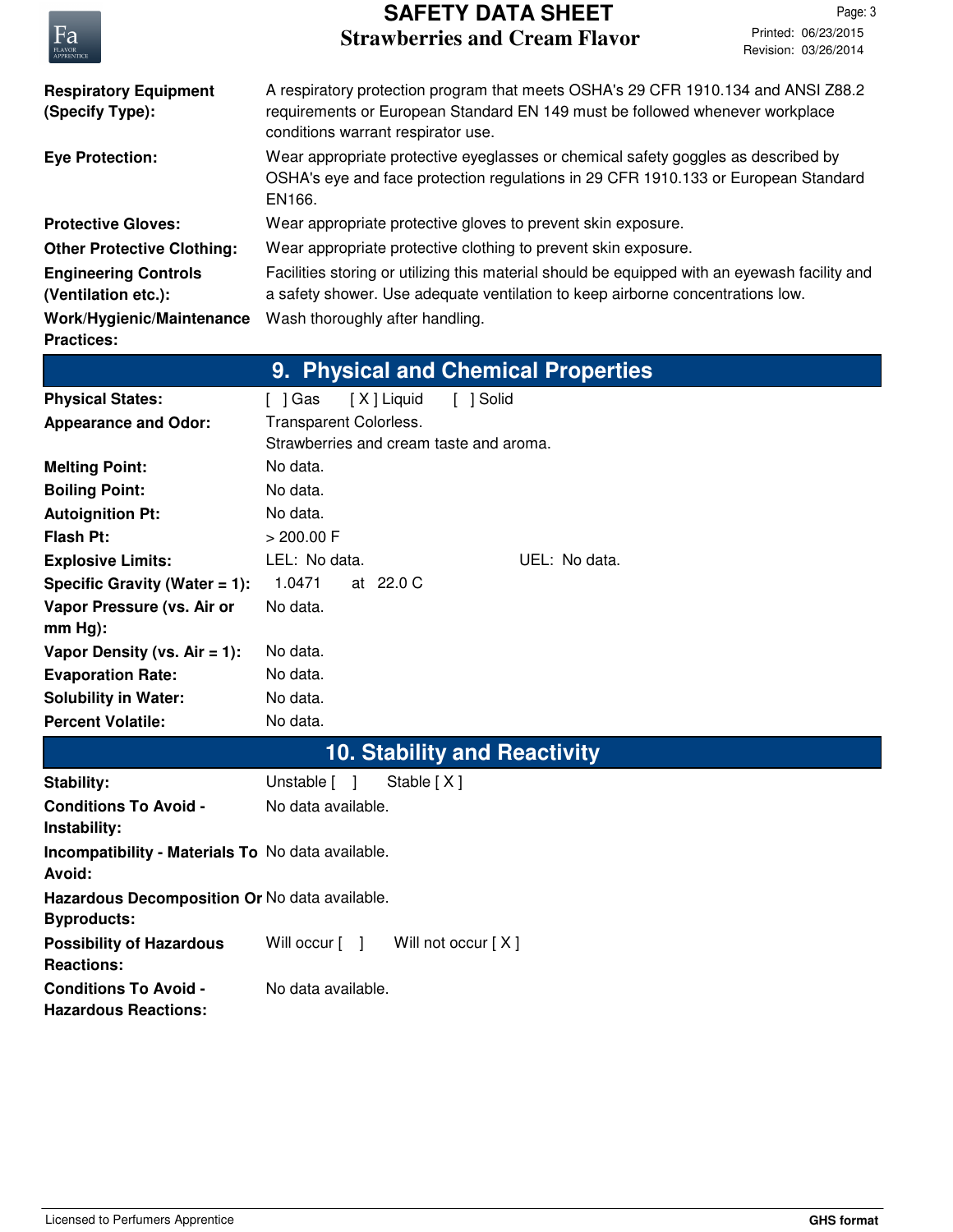

## **Strawberries and Cream Flavor SAFETY DATA SHEET**

| <b>11. Toxicological Information</b>                                                                                                                                                                                                                                                                                          |                                                                                                                                                                                                                                                                                                                                                                                                                                                                                                                                |                          |                           |                          |
|-------------------------------------------------------------------------------------------------------------------------------------------------------------------------------------------------------------------------------------------------------------------------------------------------------------------------------|--------------------------------------------------------------------------------------------------------------------------------------------------------------------------------------------------------------------------------------------------------------------------------------------------------------------------------------------------------------------------------------------------------------------------------------------------------------------------------------------------------------------------------|--------------------------|---------------------------|--------------------------|
| <b>Toxicological Information:</b>                                                                                                                                                                                                                                                                                             | This mixture has not been subjected to toxicological testing but has been blended from<br>materials with established toxicological bibliographies. In view of the difficulty of using<br>current standard toxicological evaluation techniques to predict potential hazards to<br>susceptible individuals or arising from unforeseeable potentiation, this preparation should<br>be considererd and handled as if it displayed health hazards and consequently treated<br>with all possible precaution.                         |                          |                           |                          |
| Carcinogenicity:                                                                                                                                                                                                                                                                                                              | NTP? No<br>IARC Monographs? No                                                                                                                                                                                                                                                                                                                                                                                                                                                                                                 |                          | <b>OSHA Regulated? No</b> |                          |
|                                                                                                                                                                                                                                                                                                                               | <b>12. Ecological Information</b>                                                                                                                                                                                                                                                                                                                                                                                                                                                                                              |                          |                           |                          |
| <b>General Ecological</b><br>Information:                                                                                                                                                                                                                                                                                     | This mixture as a whole has not been subjected to ecotoxicological testing. In view of the<br>difficulty of using current standard ecotoxicological evaluation techniques to predict the<br>impact of particular modes of release on vulnerable or localized parts of the ecosystem,<br>this preparation should be considered and handled as if it displayed potential<br>environmental hazards, and treated in consequence with all possible precaution.                                                                      |                          |                           |                          |
| <b>13. Disposal Considerations</b>                                                                                                                                                                                                                                                                                            |                                                                                                                                                                                                                                                                                                                                                                                                                                                                                                                                |                          |                           |                          |
| <b>Waste Disposal Method:</b>                                                                                                                                                                                                                                                                                                 | This material, as supplied, is not a hazardous waste according to Federal regulations (40<br>CFR 261). This material could become a hazardous waste if it is mixed with or otherwise<br>comes in contact with a hazardous waste, if chemical additions are made to this material,<br>or if the material is processed or otherwise altered. Consult 40 CFR 261 to determine<br>whether the altered material is a hazardous waste. Consult the appropriate state,<br>regional, or local regulations for additional requirements. |                          |                           |                          |
|                                                                                                                                                                                                                                                                                                                               | <b>14. Transport Information</b>                                                                                                                                                                                                                                                                                                                                                                                                                                                                                               |                          |                           |                          |
| <b>GHS Classification:</b>                                                                                                                                                                                                                                                                                                    | No GHS classifications apply.                                                                                                                                                                                                                                                                                                                                                                                                                                                                                                  |                          |                           |                          |
| <b>LAND TRANSPORT (US DOT):</b>                                                                                                                                                                                                                                                                                               |                                                                                                                                                                                                                                                                                                                                                                                                                                                                                                                                |                          |                           |                          |
| DOT Proper Shipping Name: Not Regulated.<br><b>DOT Hazard Class:</b><br><b>UN/NA Number:</b><br><b>LAND TRANSPORT (Canadian TDG):</b><br><b>TDG Shipping Name:</b> Not Regulated.                                                                                                                                             |                                                                                                                                                                                                                                                                                                                                                                                                                                                                                                                                |                          |                           |                          |
|                                                                                                                                                                                                                                                                                                                               |                                                                                                                                                                                                                                                                                                                                                                                                                                                                                                                                |                          |                           |                          |
| <b>LAND TRANSPORT (European ADR/RID):</b><br><b>ADR/RID Shipping Name:</b><br><b>MARINE TRANSPORT (IMDG/IMO):</b>                                                                                                                                                                                                             | Not Regulated.<br>Not Regulated.                                                                                                                                                                                                                                                                                                                                                                                                                                                                                               |                          |                           |                          |
| AIR TRANSPORT (ICAO/IATA):                                                                                                                                                                                                                                                                                                    | <b>IMDG/IMO Shipping Name:</b>                                                                                                                                                                                                                                                                                                                                                                                                                                                                                                 |                          |                           |                          |
| <b>ICAO/IATA Shipping Name:</b>                                                                                                                                                                                                                                                                                               | Not Regulated.                                                                                                                                                                                                                                                                                                                                                                                                                                                                                                                 |                          |                           |                          |
| <b>15. Regulatory Information</b>                                                                                                                                                                                                                                                                                             |                                                                                                                                                                                                                                                                                                                                                                                                                                                                                                                                |                          |                           |                          |
| EPA SARA (Superfund Amendments and Reauthorization Act of 1986) Lists                                                                                                                                                                                                                                                         |                                                                                                                                                                                                                                                                                                                                                                                                                                                                                                                                |                          |                           |                          |
| CAS#<br>$57 - 55 - 6$<br>Propylene glycol<br><b>NA</b>                                                                                                                                                                                                                                                                        | <b>Hazardous Components (Chemical Name)</b><br>MIXTURE OF VOLATILE AROMATIC                                                                                                                                                                                                                                                                                                                                                                                                                                                    | S. 302 (EHS)<br>No<br>No | S. 304 RQ<br>No.<br>No    | S. 313 (TRI)<br>No<br>No |
| <b>SUBSTANCES</b><br>[X] Yes [ ] No Acute (immediate) Health Hazard<br>This material meets the EPA<br>[ ] Yes [X] No Chronic (delayed) Health Hazard<br>'Hazard Categories' defined<br>[X] Yes [ ] No Fire Hazard<br>for SARA Title III Sections<br>[ ] Yes [X] No Sudden Release of Pressure Hazard<br>311/312 as indicated: |                                                                                                                                                                                                                                                                                                                                                                                                                                                                                                                                |                          |                           |                          |